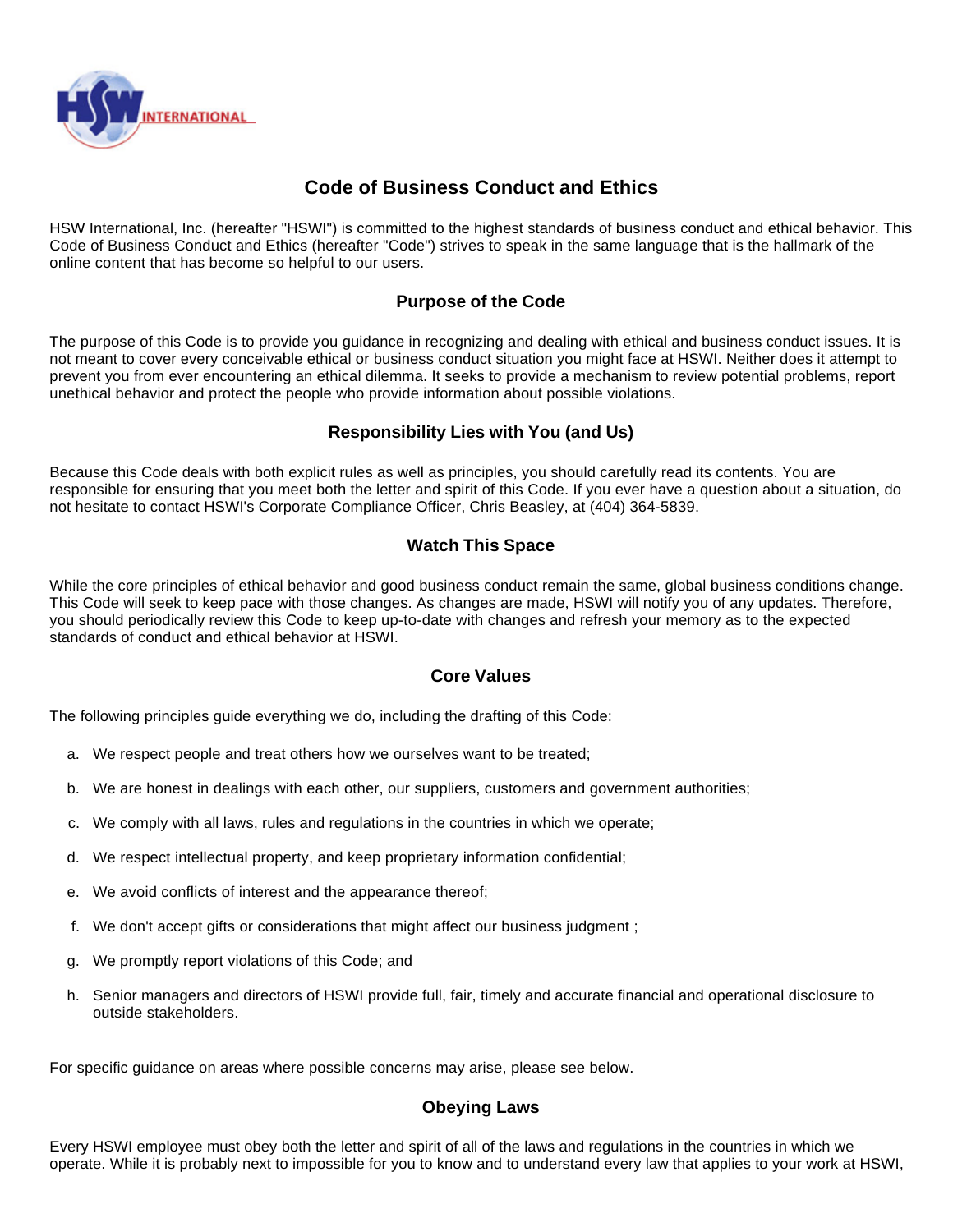it is a good idea for you to familiarize yourself with main regulations and laws that govern our business. If you don't understand or have questions about a particular law, contact HSWI's legal department.

If you believe you or someone you work with has violated any law or regulation HSWI is subject to, you should notify HSWI's Corporate Compliance Officer.

### **Discrimination and Harassment**

HSWI believes diversity is an asset and will not tolerate discrimination or harassment of any kind. HSWI strictly prohibits any kind of discrimination on the basis of race, color, veteran status, religion, disability, national origin, pregnancy status, ancestry, gender, sex, age, marital status, medical condition or any other characteristics protected by law. Sexual, verbal, physical or visual harassment is prohibited.

### **Health and Safety**

HSWI wants a safe and healthy work environment. Everyone at HSWI has a responsibility to maintain this by using common sense and reporting accidents, injuries, unsafe equipment, practices or conditions.

You should report to work prepared to do your job. Drug and alcohol use during working hours will not be tolerated.

### **Conflicts of Interest**

You must avoid any situation where you might have (or appear to have) a conflict of interest. A conflict of interest occurs when your private interests influence or appear to influence the interests of HSWI or when, because of your role within HSWI, you, your friends, or your family benefit. Here are a few examples of conflicts of interest:

- a. Accepting part-time employment at a competitor or a business that seeks to do business with HSWI;
- b. Giving an HSWI contract to a business you, your family or your friend owns (unless that ownership represents less than 1% of the business that receives the contract);
- c. Receiving a loan from HSWI for non-work related expenses; and
- d. Using non-public information for personal gain.

HSWI is the publicly-traded, international affiliate of privately-owned, HowStuffWorks, Inc. To guard against conflicts of interest between these two parties, all transactions are reviewed, approved and subsequently monitored by the Audit Committee to ensure they occur on fair and reasonable terms.

#### **Receiving Gifts**

The appropriate purpose of a gift or entertainment between business partners is to create sound working relationships and foster goodwill. Inexpensive token gifts, meals, entertainment or invitations to events like a concert or sporting event are acceptable, provided that they do not create the appearance of impropriety. Further, in some regions in which we operate, giving modest gifts is a normal part of establishing relationships with business partners. Valuable or extravagant gifts may influence your work at HSWI or the judgment of a representative of a party HSWI transacts its business with, should not be exchanged.

#### **Fraud**

HSWI prohibits all fraud by its directors, employees and agents. The term "fraud" as used in this Code includes such things as any:

- a. Dishonest act;
- b. Embezzlement;
- c. Forgery or alteration of negotiable instruments such as HSWI checks and drafts;
- d. Misappropriation of HSWI, employee, customer, partner, or supplier assets;